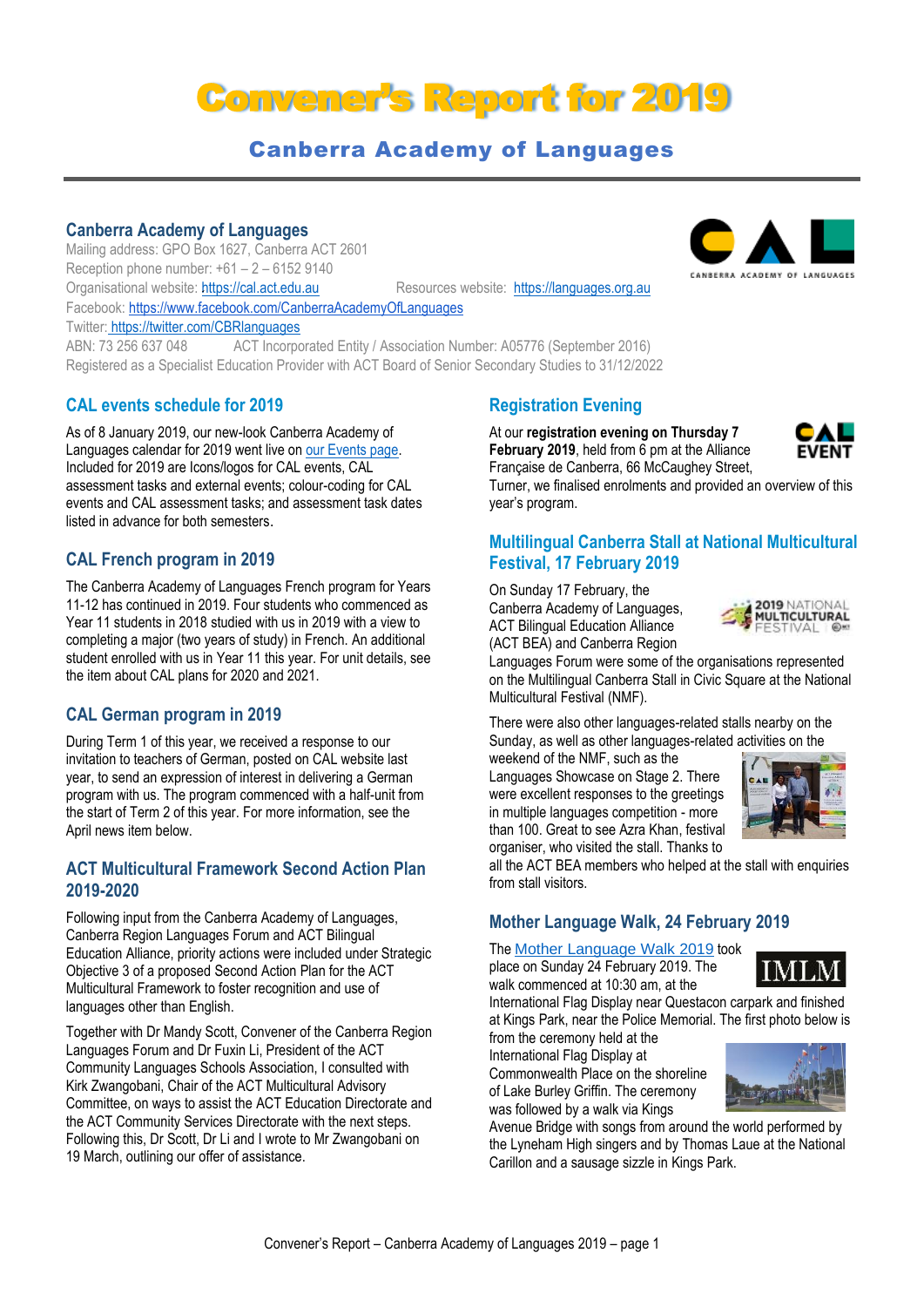# **French Film Festival, 15 March 2019**

 $A$ / AllianceFrançaise

The CAL French class visited Palace Canberra Electric Cinema in New Acton on Friday evening 15 March to see *Au Bout des Doigts* as part of the Alliance Française French Film Festival. Students agreed that the choice of film for Years 11-12 was a good one.

# **ACT BSSS Modern Languages courses draft for consultation to 22 March 2019**

Draft ACT Board of Senior Secondary Studies (BSSS) courses developed during 2018, including those written under the Modern Languages Framework, were available for public consultation until 22 March 2019. Feedback



from CAL, including ratings and detailed comments on key elements of the paper, was provided via the online questionnaire.

# **Supporting language learning, March 2019**

Shadow ACT education spokesperson Elizabeth

# The Canberra Times

Lee's support of pathways for language learning in schools, was reported in *The Canberra Times* on 25 March

[\(https://www.canberratimes.com.au/story/5992203/liberals-plan](https://www.canberratimes.com.au/story/5992203/liberals-plan-to-revamp-act-language-teaching/)[to-revamp-act-language-teaching/\)](https://www.canberratimes.com.au/story/5992203/liberals-plan-to-revamp-act-language-teaching/). It is a concept that needs effective teacher supply, recruitment and retention provisions to make it work. There also needs to be effective central provision supported by ACT government for language learning. It is available in most jurisdictions except ACT. We wrote to ACT Government about this in December 2017, which CAL followed up with government through a budget submission in October (see below). The online version of a follow-up article in *The Canberra Times* on 9 April on languages education in the ACT [\(https://www.canberratimes.com.au/story/6006721/shake-up-in](https://www.canberratimes.com.au/story/6006721/shake-up-in-act-school-language-teaching-planned/)[act-school-language-teaching-planned/\)](https://www.canberratimes.com.au/story/6006721/shake-up-in-act-school-language-teaching-planned/) includes points we raised with CT about this.

### **Information/registration evening for Term 2 intake (French and German), April 2019**

#### We held our **Term 2 information/registration evening** on



Thursday 11 April 2019, for interested students and their families at the Alliance Française de Canberra, to provide an overview of the program for the remainder of 2019 and plans for 2020. For more information, see CAL plans for 2020 below.

### **German program commences with Canberra Academy of Languages, April 2019**

In April, we announced commencement of a German program

with the Canberra Academy of Languages. We are delivering Advanced German and Continuing German for students in Years 11- 12. Classes commenced on 24 April 2019 and subsequent classes are being held on Thursday evenings for 2019.



Year 11 students who have commenced with us in the program this year will complete a major in German by the end of Year 12, for which they will gain credit towards their ACT Senior Secondary Certificate. We welcome Stephanie Borst, our highly qualified teacher for this program.

# **CAP Expo, 4 May 2019**

ACT Bilingual Education Alliance (ACT BEA), the Canberra Region Languages Forum, the Canberra Academy of Languages participated again this year in the ACT Government's Connect and Participate Expo (CAP Expo),



held at the Kingston Bus Depot Markets on 4 May 2019. This was the sixth year of CAP Expo, which ran for the first time in 2014. Thanks to those who ran the stall, including the Convener of the Canberra Region Languages Forum, Dr Mandy Scott and our CAL German teacher, Stephanie Borst. Additional information about CAP Expo is at [the 2019 CAP Expo](https://www.communityservices.act.gov.au/wac/community/connect-and-participate-expo)  [home page](https://www.communityservices.act.gov.au/wac/community/connect-and-participate-expo).

# **Mother Tongue Multilingual Poetry event, 13 May 2019**

One of several Multilingual Open Mic events took place on Monday 13 May 2019 from 7



pm to 9 pm at Smith's Alternative. The feature was Ngunawal

(Ngunnawal) language lesson with Tyronne and Jai Bell. Participants learned some basic words and phrases in the language of the traditional custodians of this land with



Ngunawal Elder Tyronne Bell and his son Jai. This was a wellattended event, with more than 40 attending the evening.

# **ACT Multicultural Framework 2nd Action Plan**

On 16 May 2019, the ACT Government tabled the ACT

Multicultural Framework Second Action Plan 2019-2020 in the ACT Legislative Assembly.

**ACT MULTICULTURAL FRAMEWORK 2015-2020** Second Action Plan<br>2019-2020

See the Multicultural Framework online page at

[https://www.communityservices.act.gov.au/multicultural/act](https://www.communityservices.act.gov.au/multicultural/act-multicultural-framework-2015-2020)[multicultural-framework-2015-2020.](https://www.communityservices.act.gov.au/multicultural/act-multicultural-framework-2015-2020)

# **Migrant and Cross-Cultural Story Share -** *be:longing***, 22 June 2019**



Another organisation for which we have auspiced funding under an ACT government grants program is

*be:longing*, which hosted an event from 4 pm to 6 pm on Saturday 22 June 2019 at Smith's

Alternative in Canberra CBD, at which 10 contributors performed their creative works for a live audience – poetry and other written works published on be:longing.



# **AFMLTA Conference, 7-9 July 2019**

As CAL Convener, I attended the AFMLTA Conference at Wrest Point in Hobart on 7-9 July 2019. There was a fine line-up of keynote presenters on a range of interesting topics. The program is available on AFMLTA website at

[https://www.afmlta.asn.au/content/conference-program.](https://www.afmlta.asn.au/content/conference-program) I presented a paper on using authentic resources. An article based on the paper will be published in the December 2019 edition of the ACT Modern Language Teachers' Association journal, which will be available on MLTA website [\(https://www.mltaact.asn.au/\)](https://www.mltaact.asn.au/).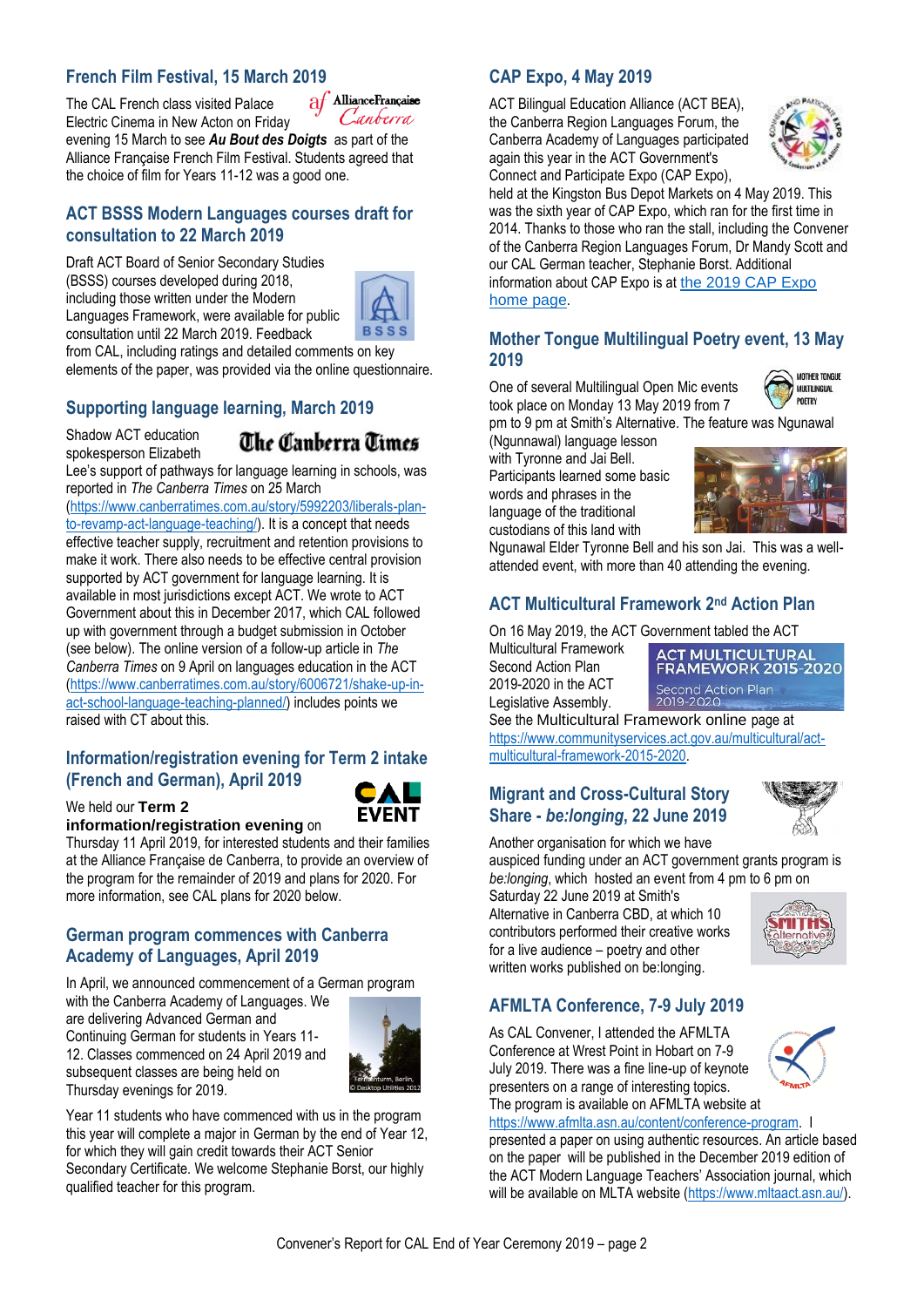# **ANGLS Conference, 15-16 August 2019**

The Canberra Academy of Languages hosted the 2019 conference of the Australian Network of Government Languages Schools (ANGLS), which has held meetings annually since 1998 (this was their 22nd



annual conference) on Thursday-Friday 15-16 August 2019. The venue was the Conference Room at Telopea Park School, kindly facilitated by Kerrie Blain, Telopea Principal.

We had about 20 participants, most of whom were principals and members of leadership teams from schools of languages and languages centres in Australian states and territories. For more details, see the News page on CAL website.

The program for the conference was about future directions in languages education. In addition to state reports, there were sessions on

- future directions in languages for the ACT public school
- tertiary education perspectives on languages (teacher preparation and supply and avenues for students) with presenters from the Australian National University and University of Canberra; programs
- program delivery and school evaluation in schools specialising in languages with principals of Telopea Park School and Narrabundah College
- capabilities sought and employment opportunities with Australian Government agencies with representatives from TIS National (Home Affairs), Department of Foreign Affairs and Trade, Defence Recruiting, and Department of Education
- languages advocacy with the President of the Australian Federation of Modern Language Teachers' Associations, the President of the Modern Language Teachers' Association of the ACT and the Convener of the Canberra Region Languages Forum.

Some of the delegates and presenters will be with us at our end of year ceremony.

A media release by ministers Dan Tehan and Ken Wyatt had just recently been published, announcing plans to develop a national languages strategy to support language teaching and learning in Australia. The question of national languages policy was discussed in some detail and ANGLS issued a response on 19 August. See

[https://cal.act.edu.au/docs/ANGLS\\_media\\_release\\_2019-08-](https://cal.act.edu.au/docs/ANGLS_media_release_2019-08-19.pdf) [19.pdf.](https://cal.act.edu.au/docs/ANGLS_media_release_2019-08-19.pdf)

### **Support for concept of language learning centre, 17 September 2019**

The ACT Opposition Leader, Alistair Coe, speaking on ABC Canberra Breakfast



#### **NSW adds new languages to curriculum**

[NSW has added five new languages to its](https://www.sbs.com.au/news/hindi-tamil-among-new-languages-to-be-taught-in-nsw-schools) 

[curriculum](https://www.sbs.com.au/news/hindi-tamil-among-new-languages-to-be-taught-in-nsw-schools) - SBS report. Hindi, Macedonian, Persian (Farsi),

Punjabi, and Tamil will be taught



from next year, taking the number of languages on offer to 69. Meanwhile, with the release of new languages curricula for the ACT in 2020, the number of languages has expanded from 8 to 11, including Tamil, which we will be delivering. There is now scope also to add further languages to the ACT senior secondary curriculum more readily than before, because of a new design where language-specific information for each language is located in an appendix for each course.

#### **Information Evening, Thursday 19 September 2019**

We held a well-attended information evening for students who will be in Years 11-12 next year (or in following years) and their families, on Thursday 19 September 2019 at the Alliance Française, 66 McCaughey Street,



Turner. School languages coordinators and year coordinators were also welcome to attend. There was strong interest in Tamil and interest also from several families in Spanish. As advised on the Enrolments section of our [home page](https://cal.act.edu.au/index.htm#enrolment), interested families are invited to email contact details and selected language(s) to info@cal.act.edu.au, as soon as possible and before our registration evening, which will be held on Thursday 6 February 2020 (6 pm) at the Alliance Française.

#### **National Community Languages Schools Conference, 5 October 2019**

A very successful [National Community Languages Schools](http://www.communitylanguagesaustralia.org.au/news/2019/08/16th-national-community-languages-schools-conference)  [Conference](http://www.communitylanguagesaustralia.org.au/news/2019/08/16th-national-community-languages-schools-conference) was held on Saturday 5 October. Congratulations to the organisers. Opening remarks included talks by Executive

Director, Community Languages Australia, Stefan Romaniew OAM; Chairman, ACT Community Languages, Dr Fuxin Li; and ACT Opposition Leader, Alistair Coe. CAL Convener presented a paper on "New senior secondary languages courses from 2020: opportunity for community languages in the ACT" in the afternoon program.



#### **Mother Tongue Multilingual Poetry, 14 October 2019**

A Mother Tongue Multilingual Poetry Night was held at Smith's Alternative (76 Alinga Street, Civic) on 14 October 2019,



from 7 pm to 9 pm as part of the Poetry on the Move Festival fringe. The feature for the evening, celebrating International Year of Indigenous Languages, was father and daughter Deveni and Salote Temu. Deveni and Salote who performed traditional Aroma song and dance of coastal Papua New Guinea, and shared Peroveta missionary song in mixed Aroma, Motu and other Pacific languages and discuss knowledge, identity and language.

MARC: